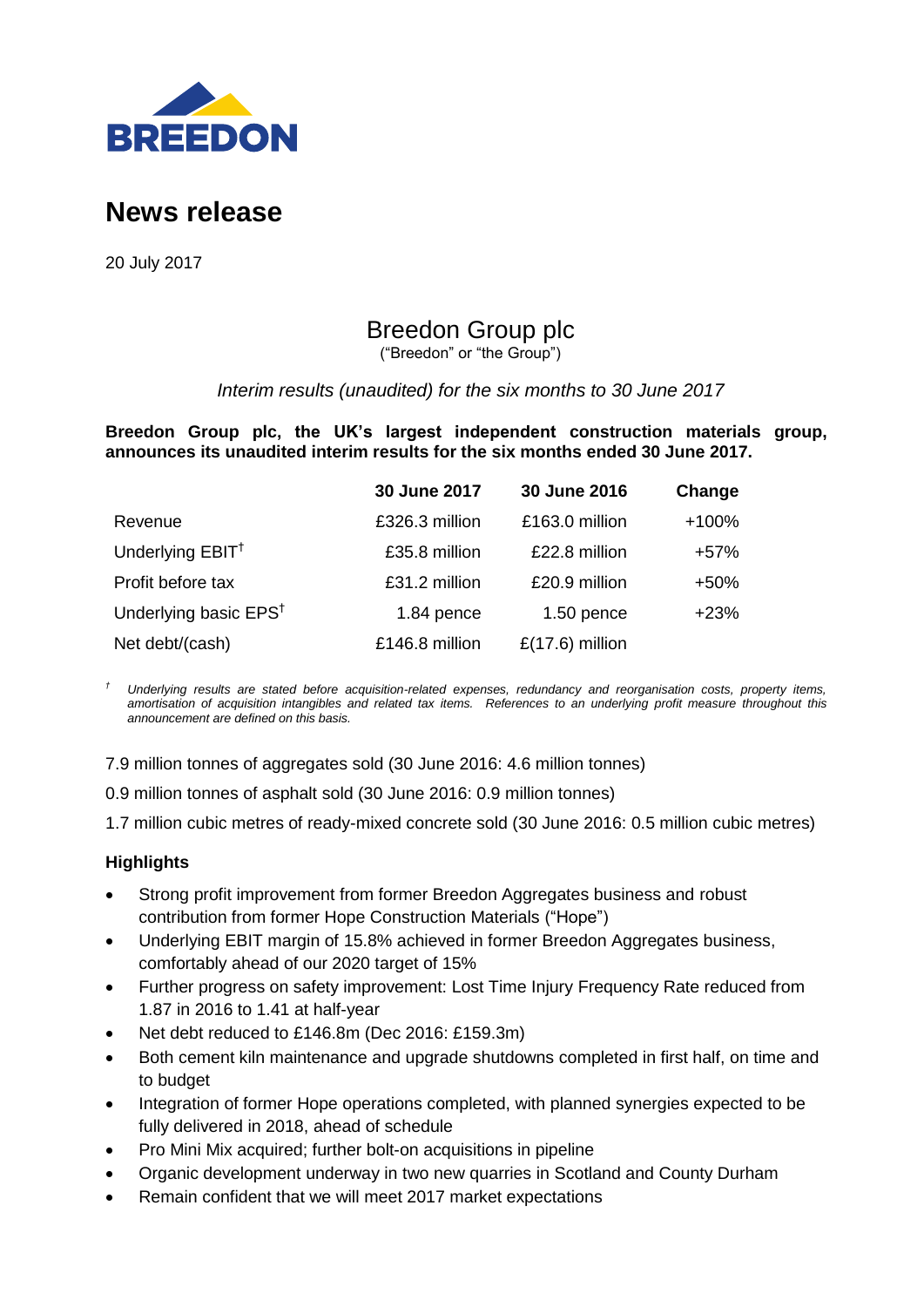# **Peter Tom CBE, Executive Chairman, commented:**

"I am pleased to report that in the first half of 2017 the former Breedon Aggregates business posted a strong profit improvement and the former Hope Construction Materials business made a robust contribution, even after taking into account the shutdowns of both our cement kilns for planned annual maintenance and upgrade during the first half, which were completed on time and to budget.

"Although the outcome of the General Election, coupled with the commencement of Brexit negotiations, have created some further uncertainty for the UK economy, the outlook for UK construction remains encouraging. It is reassuring that the Government's direction of travel appears to be moving away from continued austerity towards fiscal stimulus, which can only be helpful to our industry.

"We have consistently demonstrated our ability to generate value for our shareholders irrespective of economic conditions, through flexible and imaginative customer service, rigorous cost control, focused investment and a culture of continuous operational improvement. These disciplines, coupled with a strong balance sheet and healthy cashflow, put us in a strong position to take advantage of future growth opportunities, both organically and through further bolt-on acquisitions.

"More immediately, our performance in the first six months and our prospects for the second half give us confidence that we will meet 2017 market expectations."

- ends -

The full text of the Group's interim statement is attached, together with detailed financial results.

Breedon will host a meeting for invited analysts at 9.00am today and there will be a simultaneous webcast of the meeting. Please use this link to join the webcast: <http://webcasting.brrmedia.co.uk/broadcast/595e4de7e0455d29e61eae07>

The webcast will also be available to view on our website later today at [www.breedongroup.com/investors.](http://www.breedongroup.com/investors)

| Enquiries:<br><b>Breedon Group plc</b>                                                                                                         | Tel: 01332 694010  |
|------------------------------------------------------------------------------------------------------------------------------------------------|--------------------|
| Peter Tom, Executive Chairman<br>Pat Ward, Group Chief Executive<br>Rob Wood, Group Finance Director<br>Stephen Jacobs, Head of Communications | Tel: 07831 764592  |
| <b>Cenkos Securities plc (Nomad and joint broker)</b>                                                                                          | Tel: 020 7397 8900 |
| Max Hartley                                                                                                                                    |                    |
| <b>Numis Securities (Joint broker)</b>                                                                                                         | Tel: 020 7260 1000 |
| Heraclis Economides/Ben Stoop                                                                                                                  |                    |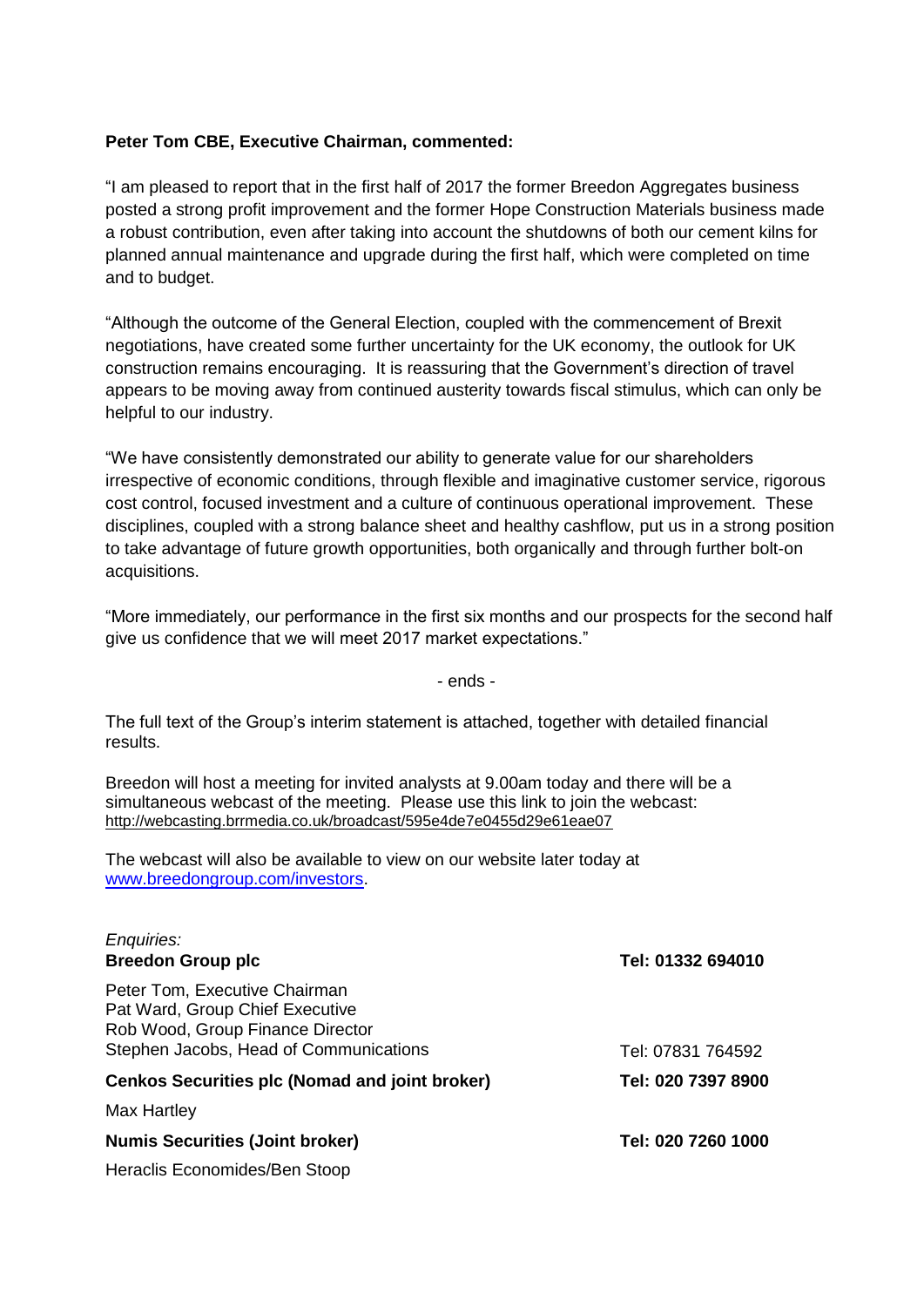# **Note to Editors**

Breedon Group plc is the UK's largest independent construction materials group. It operates the country's largest cement plant, two cementitious import terminals, around 60 quarries, 30 asphalt plants, 200 ready-mixed concrete plants and three concrete products plants nationwide. The Group employs around 2,300 people and has more than 750 million tonnes of mineral reserves and resources. Its strategy is to continue growing organically and through acquisition of businesses in the UK heavyside construction materials market.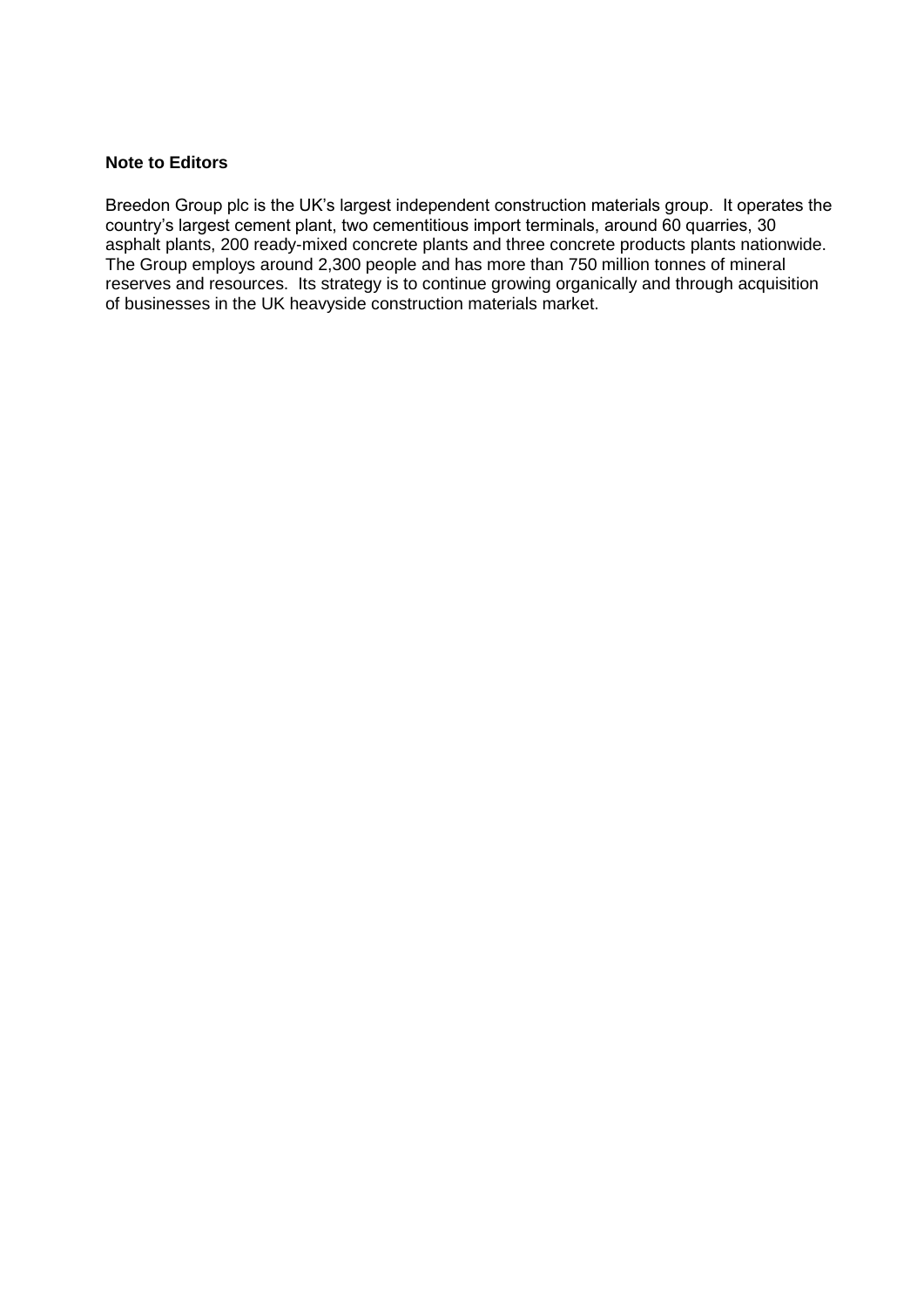# **Group Results**

Breedon Group, the UK's largest independent construction materials group, today announces its unaudited results for the six months to 30 June 2017.

The former Breedon Aggregates business posted a strong profit improvement and the former Hope Construction Materials business ("Hope") made a robust contribution, even after taking into account the shutdowns of both our cement kilns for planned annual maintenance and upgrade during the first half, which were completed on time and to budget.

Group revenue for the half-year was £326.3 million (2016: £163.0 million) and underlying earnings before interest and tax ("EBIT") increased by 57% to £35.8 million (2016: £22.8 million).

The underlying EBIT margin, our principal performance measure, was 11.0% (30 June 2016: 14.0%), reflecting, as anticipated, the lower margin delivered by the former Hope business and the phasing of Hope Cement's shutdowns. The former Breedon Aggregates business however, delivered an underlying EBIT margin of 15.8%, comfortably ahead of our medium-term target of 15% by 2020. Whilst it will clearly be more challenging in the wake of the Hope acquisition, we continue to target a 15% underlying EBIT margin for the Group by 2020.

| manuar myninginə                      |                   |            |          |
|---------------------------------------|-------------------|------------|----------|
|                                       | <b>Six months</b> | Six months |          |
|                                       | ended             | ended      |          |
|                                       | 30 June           | 30 June    |          |
|                                       | 2017              | 2016       |          |
|                                       | £m                | £m         | Variance |
| <b>Revenue</b>                        |                   |            |          |
| <b>Breedon Northern</b>               | 97.9              | 77.0       | $+27%$   |
| <b>Breedon Southern</b>               | 190.6             | 86.0       | $+122%$  |
| <b>Hope Cement</b>                    | 71.5              |            |          |
| Eliminations                          | (33.7)            |            |          |
| Total                                 | 326.3             | 163.0      | +100%    |
| <b>Underlying EBIT</b>                |                   |            |          |
| <b>Breedon Northern</b>               | 10.7              | 10.0       | $+7%$    |
| <b>Breedon Southern</b>               | 22.7              | 15.9       | $+43%$   |
| <b>Hope Cement</b>                    | 9.3               |            |          |
| Central administration                | (8.1)             | (3.5)      |          |
| Share of associate and joint ventures | 1.2               | 0.4        |          |
| Total                                 | 35.8              | 22.8       | $+57%$   |
| <b>Underlying EBIT margin</b>         | 11.0%             | 14.0%      |          |

Notwithstanding the seasonality of the business, the Group continued to be strongly cashgenerative.

# **Financial Highlights**

*As indicated in our 2016 full-year results announcement, all aggregates, asphalt and concrete operations have been consolidated into our Breedon Northern and Breedon Southern businesses and all our cementitious operations are now housed within Hope Cement. This provides the basis on which these results are reported.*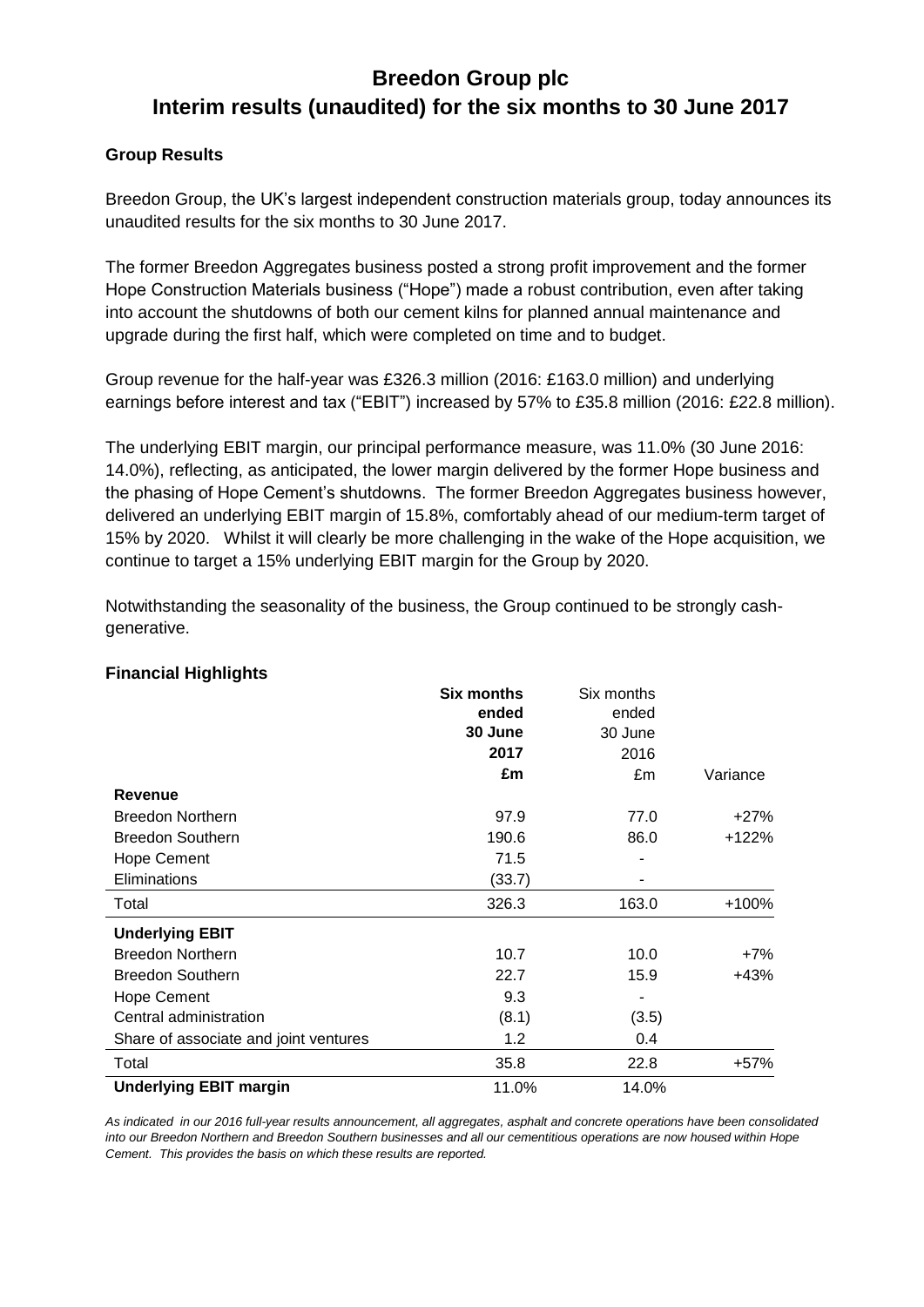# **Operating performance**

Breedon Northern continued to benefit from the significant opportunities in Scotland created by the Aberdeen Western Peripheral Route and the widening of the A9, against the backdrop of a generally subdued market. The aggregates and concrete operations of Sherburn Minerals Group ("Sherburn"), acquired in November 2016, were smoothly integrated into the Division and a new regional office was opened on our own land at Raisby quarry in County Durham. Major supply contracts won in the period included the new Aberdeen Conference Centre and Macallan Distillery in the Highlands.

Breedon Southern supplied a number of major projects, including Jaguar Land Rover, the M1 widening scheme at junctions 23a-25 and phase one of the East Midlands Gateway. We also opened our first sales office in north-west England, which was quickly followed by winning our first significant ready-mixed concrete order in central Manchester. Major improvements were made to the former Hope quarries, notably at Dowlow, our rail-linked quarry in Derbyshire, where new machinery and crushing equipment delivered increased production and product flexibility.

Hope Cement's performance reflected two factors: our decision this year to carry out both annual maintenance and upgrade shutdowns at our cement plant in the first six months, which accordingly softened its first-half contribution; and the integration of Sherburn's cementitious import terminals which, as we expected, have proved highly complementary.

These performances were delivered against a background of continuing growth in construction, with the Office for National Statistics reporting a 1.1% increase in output in the first quarter compared with the previous quarter. The Mineral Products Association correspondingly reported seasonally-adjusted market volume increases of 2.1% for aggregates and 0.7% for ready-mixed concrete, with asphalt down 0.8%, over the same period.

In light of the fact that our cementitious activities have expanded and broadened with the acquisition of the Sherburn importation business, meaning they are no longer exclusively focused on the Hope Cement Works, we have decided to bring the Division under the umbrella of the Group brand. Accordingly, from 1 August 2017 Hope Cement will be renamed Breedon Cement, which will give us greater flexibility as we further develop this business in the future.

# **Integration of Hope**

The integration of the former Hope operations is now complete, with all three Divisions on a common IT platform. We now expect to deliver the full £10 million of planned synergies in 2018, comfortably ahead of our original schedule.

# **Safety of colleagues**

We made good progress in improving the key measure of our safety performance, reporting a 25% reduction in our Lost Time Injury Frequency Rate (LTIFR) from 1.87 at the end of 2016 to 1.41 at the end of the first half, moving us closer to our goal of a 40% LTIFR reduction over the full year.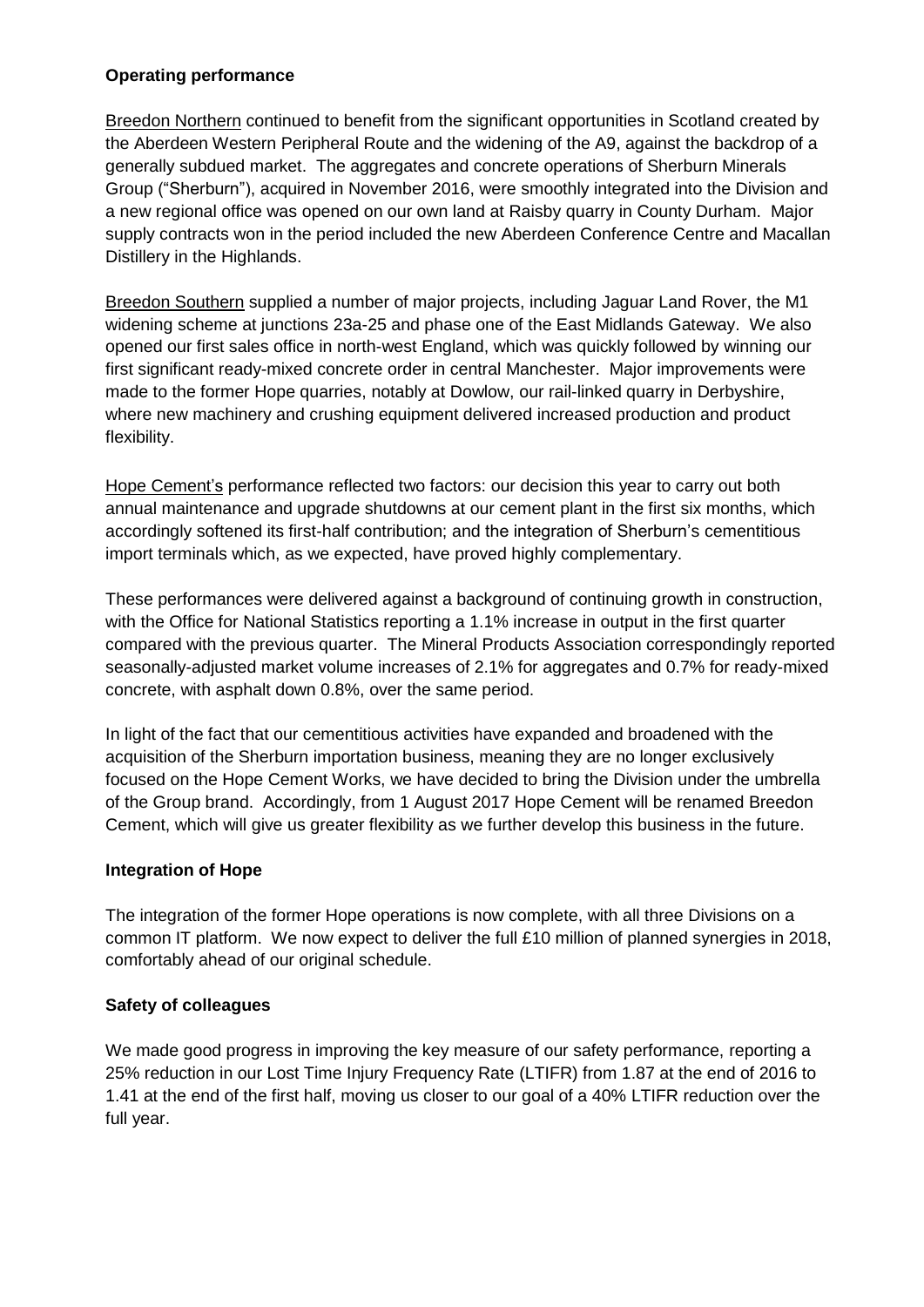Safety remains at the top of the Board agenda and we continue to push hard towards our goal of Zero Harm. We are focused on developing a strong culture of safe behaviour, driven by a reinvigorated Visible Felt Leadership programme which commits our senior executive team to spending more time in the field, encouraging greater engagement among our colleagues.

At the heart of our drive for safer behaviour is a set of non-negotiable Safety Commitments which we introduced at the beginning of this year and which every one of our colleagues is expected to sign up to. These Commitments are providing a sharpened focus for all our health & safety activities and it has been encouraging to see them enthusiastically embraced by our workforce.

# **Organic development**

Our programme of investment in improving operational efficiency and expanding our capacity and mineral reserves continued through the first six months. Most notably, we commenced investment in two strategically important new quarries, at North Drumboy in the Central Belt of Scotland and Low Harperley in County Durham, for which planning consents were recently secured.

North Drumboy is a hard rock quarry situated approximately 10 miles from the buoyant Glasgow market and will enable us further to internalise supply of stone to our network of concrete plants in the region. Low Harperley, near Bishop Auckland, is the only active source of sand & gravel in County Durham and will provide us with an additional source of material for our network of concrete plants in the north-east of England. Both quarries are expected to be fully operational in the second half of this year.

The acquisition of Hope has also made possible a key strategic investment in additional asphalt capacity for Breedon Southern, with a proposal for a new plant at Dowlow quarry which we expect to be operational in early 2018.

# **Acquisition**

In May we acquired Pro Mini Mix, a small mini mix concrete operator based in the Black Country, which complements our 1stMix business and extends our reach into the West Midlands, also providing another valuable route to market for our aggregates and cement.

We continue to review a number of other potential bolt-on acquisitions.

# **Balance sheet and cash flow**

Net assets at 30 June 2017 were £494.1 million, compared to £467.5 million at 31 December 2016 and £251.2 million at 30 June 2016.

Cash generated from operating activities was £30.2 million, after an increase in working capital of £23.6 million as a result of the seasonal requirements of the business. Group capital expenditure totalled £12.3 million and was all spent in cash.

The Group received £1.8 million from asset disposals and repaid £4.5 million of loans and finance leases. The net cash inflow for the period was £8.5 million and the Group had net debt at 30 June 2017 of £146.8 million, compared to net debt of £159.3 million at 31 December 2016 and net cash of £17.6 million at 30 June 2016.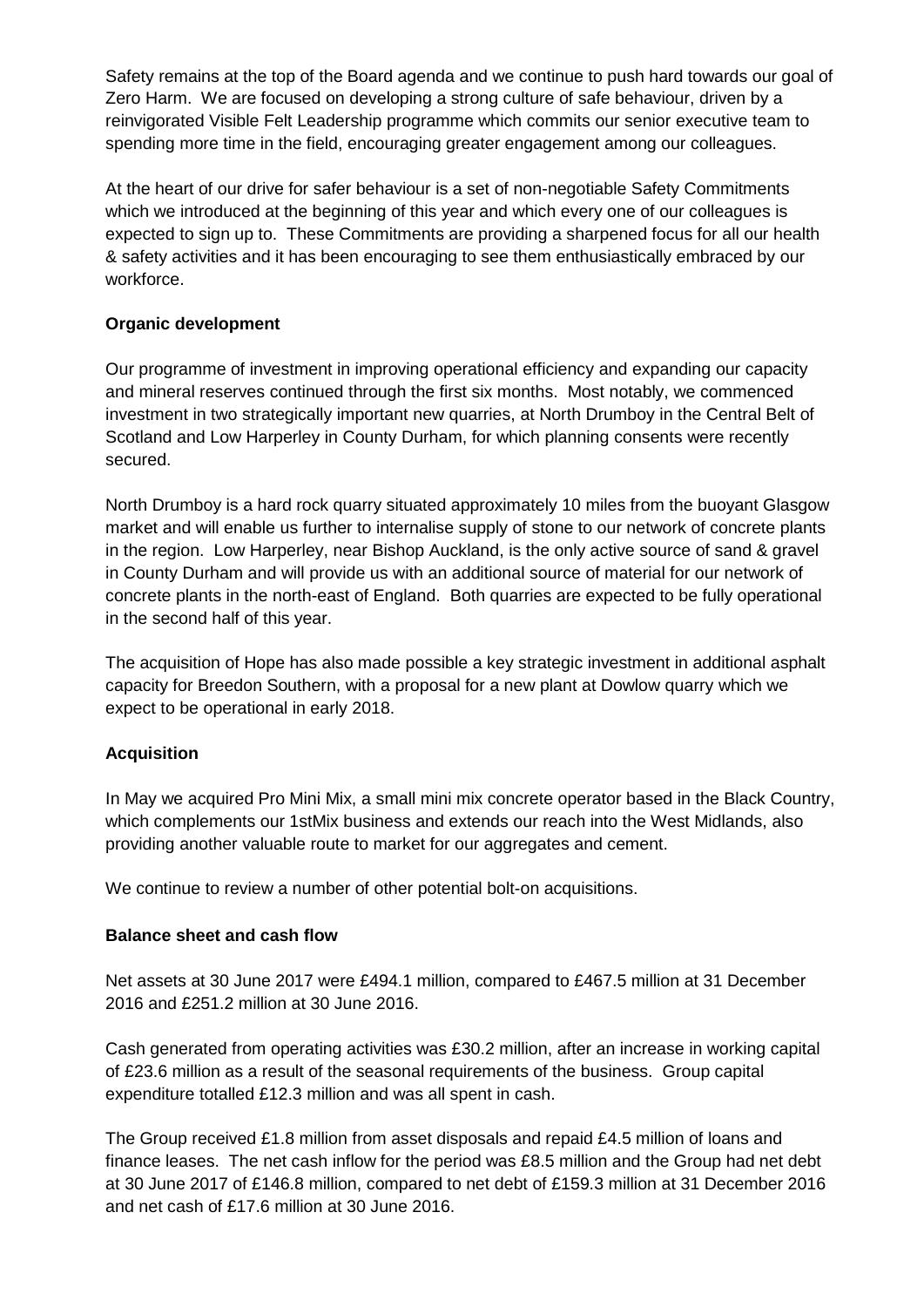# **Breedon Southern leadership**

It is nearly seven years since Tim Hall took on the role of Chief Executive of Breedon Aggregates England, during which time he has made an outstanding contribution to the Group, leading his business through a period of exceptional growth and change, including numerous bolt-on purchases and the integration of our largest and most transformative acquisition to date, which is now complete.

As we look now to the long-term development of Breedon Southern, it is appropriate that we plan for his succession. We are therefore in the process of identifying a new Chief Executive for the Division, with a view to completing an orderly handover of Tim's responsibilities in due course. He has been an integral part of the Breedon success story and when he departs will leave a powerful legacy for his successor.

# **Outlook**

Although the outcome of the General Election, coupled with the commencement of Brexit negotiations, have created some further uncertainty for the UK economy, the outlook for UK construction remains encouraging. The Construction Products Association (CPA) is forecasting construction output growth of 1.3% in 2017 and 1.2% in 2018, before accelerating to 2.3% growth in 2019.

Overall, the CPA expects construction output to be 4.9% higher in 2019 compared with 2016, underpinned by a 35% increase in infrastructure new work and increased housing activity, which end-uses together account for approximately two-thirds of our revenues. The Mineral Products Association is similarly optimistic, forecasting a 5% growth in ready-mixed concrete volumes and 4% growth in aggregates and cement volumes over 2017-2019, with asphalt sales expected to hold at roughly current levels over the same period.

It is reassuring that the Government's direction of travel appears to be moving away from continued austerity towards fiscal stimulus, which can only be helpful to our industry. Recent examples include the Chancellor's decision to extend the UK Guarantees Scheme to include construction guarantees for the first time, bringing greater certainty to the funding of large-scale infrastructure projects; the announcement of an additional £1 billion for trunk road upgrades; and a further £2.3 billion investment in infrastructure for new housing.

We have consistently demonstrated our ability to generate value for our shareholders irrespective of economic conditions, through flexible and imaginative customer service, rigorous cost control, focused investment and a culture of continuous operational improvement. These disciplines, coupled with a strong balance sheet and healthy cashflow, put us in a strong position to take advantage of future growth opportunities, both organically and through further bolt-on acquisitions.

More immediately, our performance in the first six months and our prospects for the second half give us confidence that we will meet 2017 market expectations.

Finally, we would like once again to thank everyone at Breedon, colleagues old and new, for their contributions to our results.

**Peter Tom CBE Pat Ward**

Executive Chairman Group Chief Executive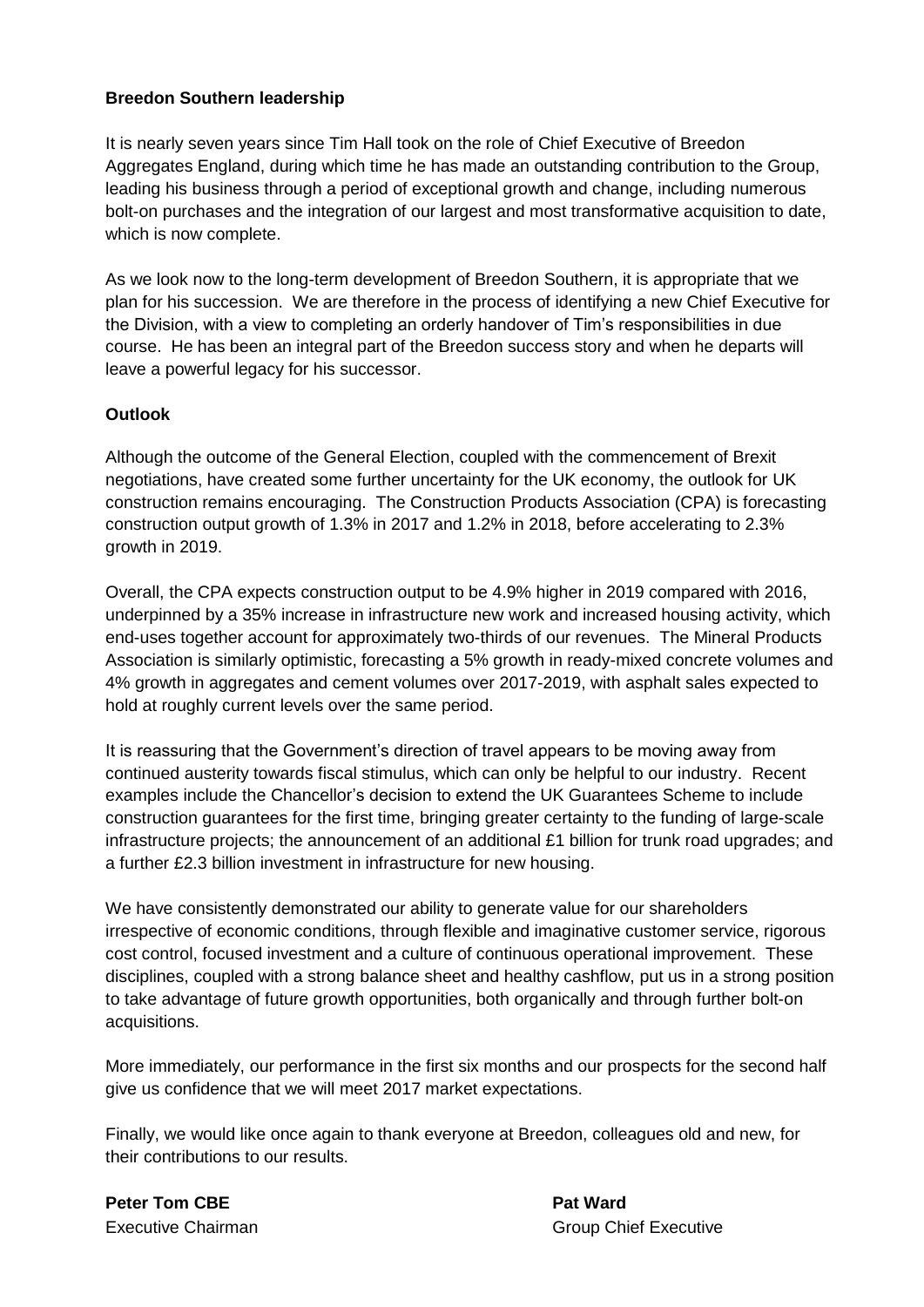#### **Condensed Consolidated Income Statement for the six months ended 30 June 2017**

|                                                                                  | Six months ended 30 June 2017 |                                 |                        | Six months ended 30 June 2016 |                                 |                        | Year ended 31 December 2016 |                                 |                        |
|----------------------------------------------------------------------------------|-------------------------------|---------------------------------|------------------------|-------------------------------|---------------------------------|------------------------|-----------------------------|---------------------------------|------------------------|
|                                                                                  | <b>Underlying</b>             | Non-<br>underlying*<br>(note 5) | <b>Total</b>           | Underlying                    | Non-<br>underlying*<br>(note 5) | Total                  | Underlying                  | Non-<br>underlying*<br>(note 5) | Total                  |
|                                                                                  | £000                          | £000                            | £000                   | £000                          | £000                            | £000                   | £000                        | £000                            | £000                   |
| Revenue<br>Cost of sales                                                         | 326,289<br>(207, 206)         | $\blacksquare$                  | 326,289<br>(207, 206)  | 162,957<br>(102, 778)         |                                 | 162,957<br>(102, 778)  | 454,688<br>(278, 746)       |                                 | 454,688<br>(278, 746)  |
| <b>Gross profit</b>                                                              | 119,083                       |                                 | 119,083                | 60,179                        |                                 | 60,179                 | 175,942                     |                                 | 175,942                |
| Distribution expenses<br>Administrative expenses                                 | (60, 812)<br>(23, 671)        | (1, 305)                        | (60, 812)<br>(24, 976) | (23, 598)<br>(14, 174)        | $\blacksquare$<br>(788)         | (23, 598)<br>(14, 962) | (78, 517)<br>(39, 188)      | (8, 372)                        | (78, 517)<br>(47, 560) |
| <b>Group operating profit</b>                                                    | 34,600                        | (1, 305)                        | 33,295                 | 22,407                        | (788)                           | 21,619                 | 58,237                      | (8, 372)                        | 49,865                 |
| Share of profit of associate<br>and joint ventures (net of                       |                               |                                 |                        |                               |                                 |                        |                             |                                 |                        |
| tax)                                                                             | 1,196                         | $\blacksquare$                  | 1,196                  | 434                           | $\blacksquare$                  | 434                    | 1,374                       | $\blacksquare$                  | 1,374                  |
| <b>Profit from operations</b>                                                    | 35,796                        | (1, 305)                        | 34,491                 | 22,841                        | (788)                           | 22,053                 | 59,611                      | (8, 372)                        | 51,239                 |
| Financial income<br>Financial expense                                            | (3, 264)                      | $\blacksquare$                  | (3, 264)               | 35<br>(1, 231)                |                                 | 35<br>(1, 231)         | 63<br>(4, 540)              |                                 | 63<br>(4, 540)         |
| <b>Profit before taxation</b>                                                    | 32,532                        | (1, 305)                        | 31,227                 | 21,645                        | (788)                           | 20,857                 | 55,134                      | (8, 372)                        | 46,762                 |
| Taxation                                                                         | (6, 475)                      | 260                             | (6, 215)               | (4, 395)                      | 16                              | (4,379)                | (11, 198)                   | 1,206                           | (9,992)                |
| Profit for the period                                                            | 26,057                        | (1,045)                         | 25,012                 | 17,250                        | (772)                           | 16,478                 | 43,936                      | (7, 166)                        | 36,770                 |
| Attributable to:<br>Equity holders of the<br>parent<br>Non-controlling interests | 26,033<br>24                  | (1,045)<br>$\blacksquare$       | 24,988<br>24           | 17,234<br>16                  | (772)<br>$\blacksquare$         | 16,462<br>16           | 43,885<br>51                | (7, 166)<br>$\blacksquare$      | 36,719<br>51           |
| Profit for the period                                                            | 26,057                        | (1,045)                         | 25,012                 | 17,250                        | (772)                           | 16,478                 | 43,936                      | (7, 166)                        | 36,770                 |
| Basic earnings per<br>ordinary share                                             | 1.84p                         |                                 | 1.77p                  | 1.50 <sub>p</sub>             |                                 | 1.43p                  | 3.49p                       |                                 | 2.92p                  |
| Diluted earnings per<br>ordinary share                                           | 1.79p                         |                                 | 1.72p                  | 1.45p                         |                                 | 1.38p                  | 3.38p                       |                                 | 2.83p                  |

\* Non-underlying items represent acquisition-related expenses, redundancy and reorganisation costs, property items, amortisation of acquisition intangibles and related tax items.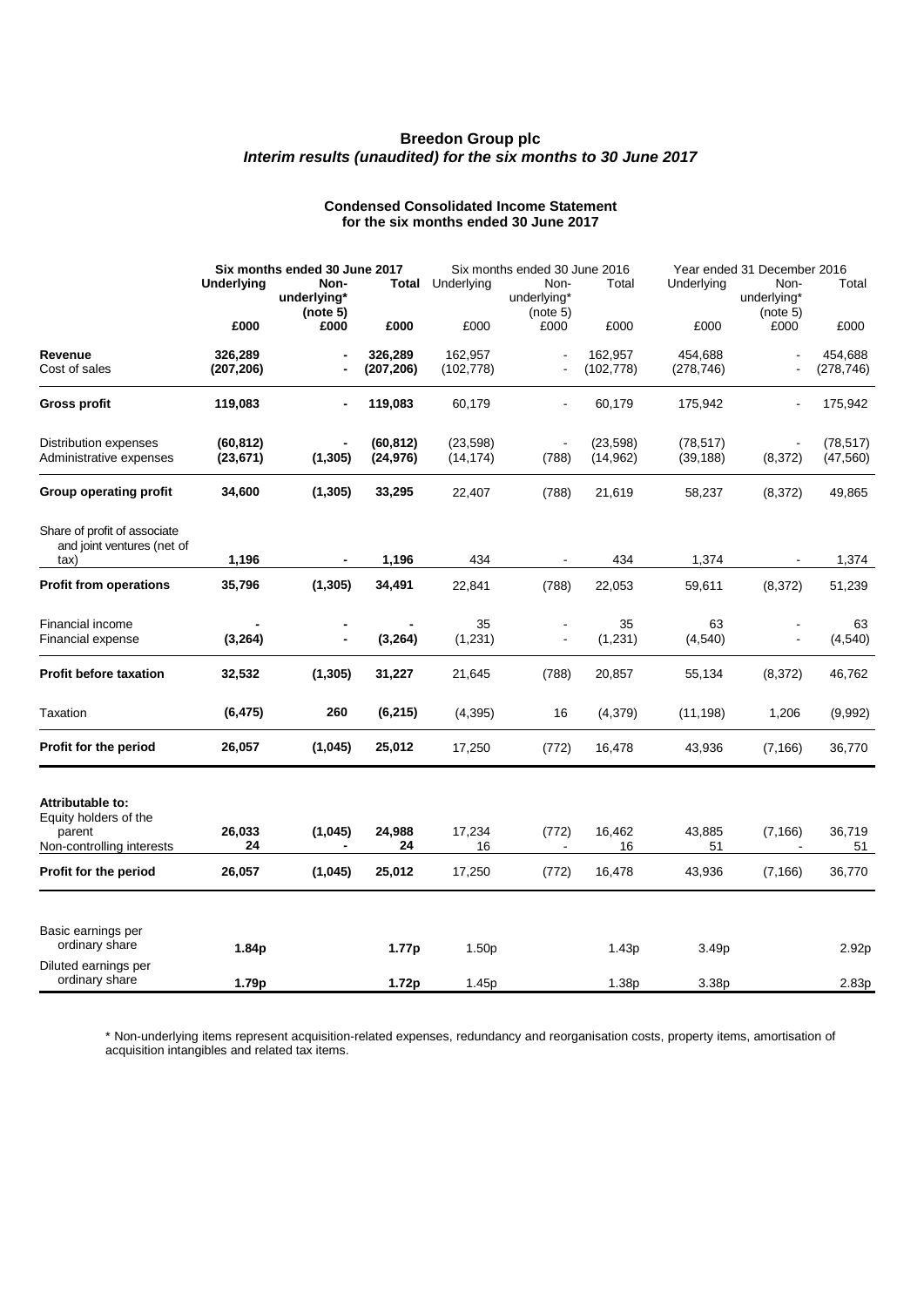### **Condensed Consolidated Statement of Comprehensive Income for the six months ended 30 June 2017**

|                                                                     | <b>Six months</b><br>ended<br>30 June<br>2017<br>£000 | Six months<br>ended<br>30 June<br>2016<br>£000 | Year<br>ended<br>31 December<br>2016<br>£000 |
|---------------------------------------------------------------------|-------------------------------------------------------|------------------------------------------------|----------------------------------------------|
| Profit for the period                                               | 25,012                                                | 16,478                                         | 36,770                                       |
| Other comprehensive income                                          |                                                       |                                                |                                              |
| Items which may be reclassified subsequently to profit<br>and loss: |                                                       |                                                |                                              |
| Effective portion of changes in fair value of cash flow<br>hedges   | (146)                                                 | (10)                                           | 44                                           |
| Taxation on items taken directly to other comprehensive<br>income   |                                                       | 1                                              |                                              |
| Other comprehensive income for the period                           | (146)                                                 | (9)                                            | 44                                           |
| Total comprehensive income for the period                           | 24,866                                                | 16,469                                         | 36,814                                       |
| Total comprehensive income for the period is<br>attributable to:    |                                                       |                                                |                                              |
| Equity holders of the parent                                        | 24,842                                                | 16,453                                         | 36,763                                       |
| Non-controlling interests                                           | 24                                                    | 16                                             | 51                                           |
|                                                                     | 24,866                                                | 16,469                                         | 36,814                                       |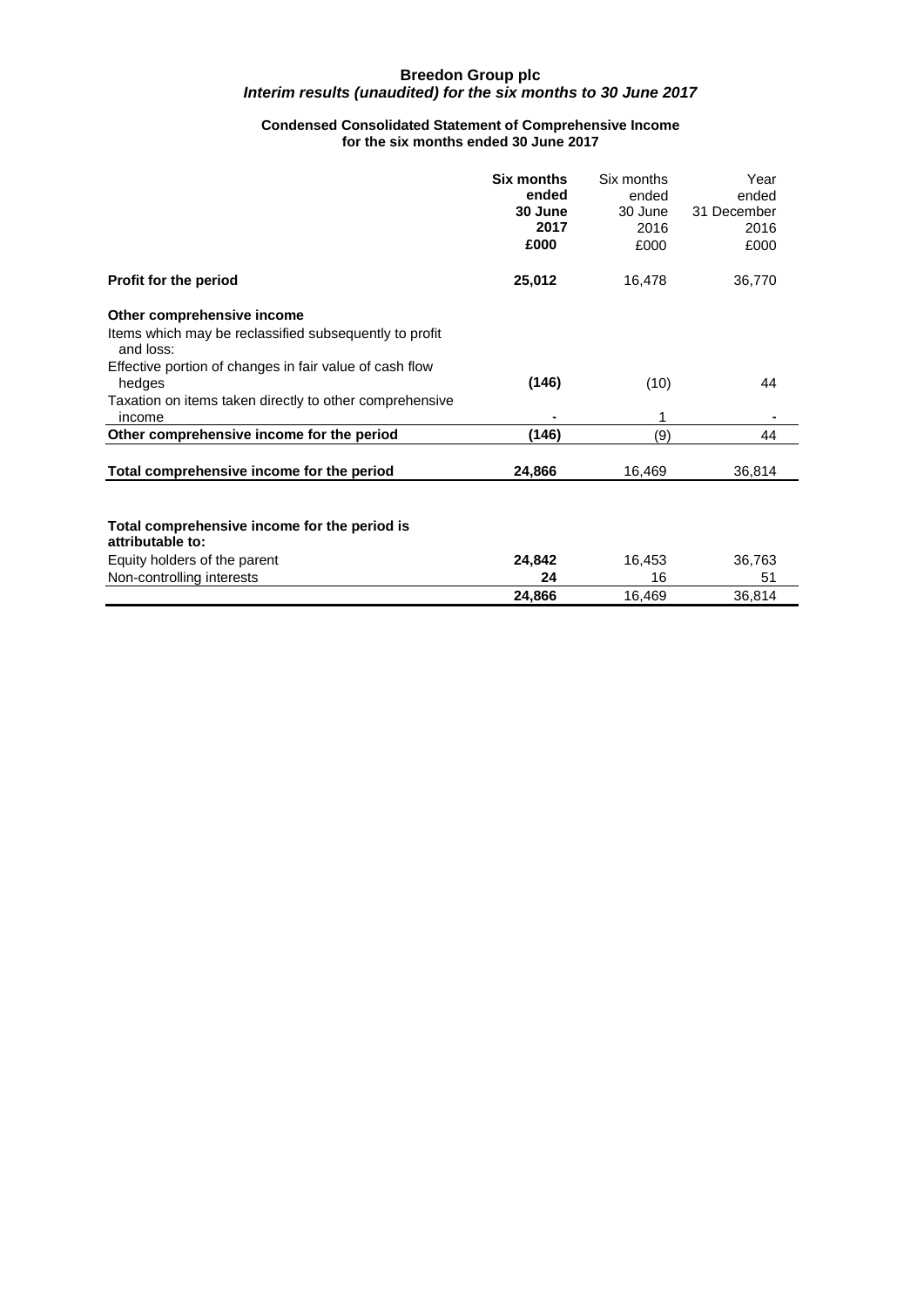#### **Condensed Consolidated Statement of Financial Position at 30 June 2017**

|                                                     | 30 June               | 30 June             | 31 December            |
|-----------------------------------------------------|-----------------------|---------------------|------------------------|
|                                                     | 2017                  | 2016                | 2016                   |
|                                                     | £000                  | £000                | £000                   |
| <b>Non-current assets</b>                           |                       |                     |                        |
| Property, plant and equipment                       | 458,935               | 213,108             | 467,514                |
| Intangible assets                                   | 194,633               | 22,529              | 193,784                |
| Investment in associate and joint ventures          | 5,702                 | 5,037               | 5,502                  |
| Total non-current assets                            | 659,270               | 240,674             | 666,800                |
| <b>Current assets</b>                               |                       |                     |                        |
| Inventories                                         | 27,863                | 11,790              | 29,331                 |
| Trade and other receivables                         | 142,835               | 71,264              | 110,772                |
| Cash and cash equivalents                           | 13,174                | 33,019              | 4,628                  |
| Total current assets                                | 183,872               | 116,073             | 144,731                |
| <b>Total assets</b>                                 | 843,142               | 356,747             | 811,531                |
|                                                     |                       |                     |                        |
| <b>Current liabilities</b>                          |                       |                     |                        |
| Interest-bearing loans and borrowings               | (4,716)<br>(123, 370) | (5,666)             | (6,893)                |
| Trade and other payables<br>Current tax payable     | (6, 350)              | (67,072)<br>(4,224) | (116, 783)<br>(5, 114) |
| Provisions                                          | (6,803)               | (184)               | (6, 478)               |
| <b>Total current liabilities</b>                    | (141, 239)            | (77, 146)           | (135, 268)             |
| <b>Non-current liabilities</b>                      |                       |                     |                        |
| Interest-bearing loans and borrowings               | (155,236)             | (9,719)             | (157,073)              |
| Provisions                                          | (25, 416)             | (11, 717)           | (24, 429)              |
| Deferred tax liabilities                            | (27, 198)             | (7,011)             | (27, 217)              |
| Total non-current liabilities                       | (207, 850)            | (28, 447)           | (208, 719)             |
| <b>Total liabilities</b>                            | (349,089)             | (105, 593)          | (343, 987)             |
| <b>Net assets</b>                                   | 494,053               | 251,154             | 467,544                |
|                                                     |                       |                     |                        |
| Equity attributable to equity holders of the parent |                       |                     |                        |
| Stated capital                                      | 377,755               | 179,139             | 375,495                |
| Cash flow hedging reserve                           | (138)                 | (45)                | 8                      |
| Capital reserve                                     | 1,516                 | 1,516               | 1,516                  |
| Retained earnings                                   | 114,728               | 70,361              | 90,307                 |
| Total equity attributable to equity holders of the  | 493,861               |                     |                        |
| parent<br><b>Non-controlling interests</b>          | 192                   | 250,971<br>183      | 467,326<br>218         |
|                                                     |                       |                     |                        |
| <b>Total equity</b>                                 | 494,053               | 251,154             | 467,544                |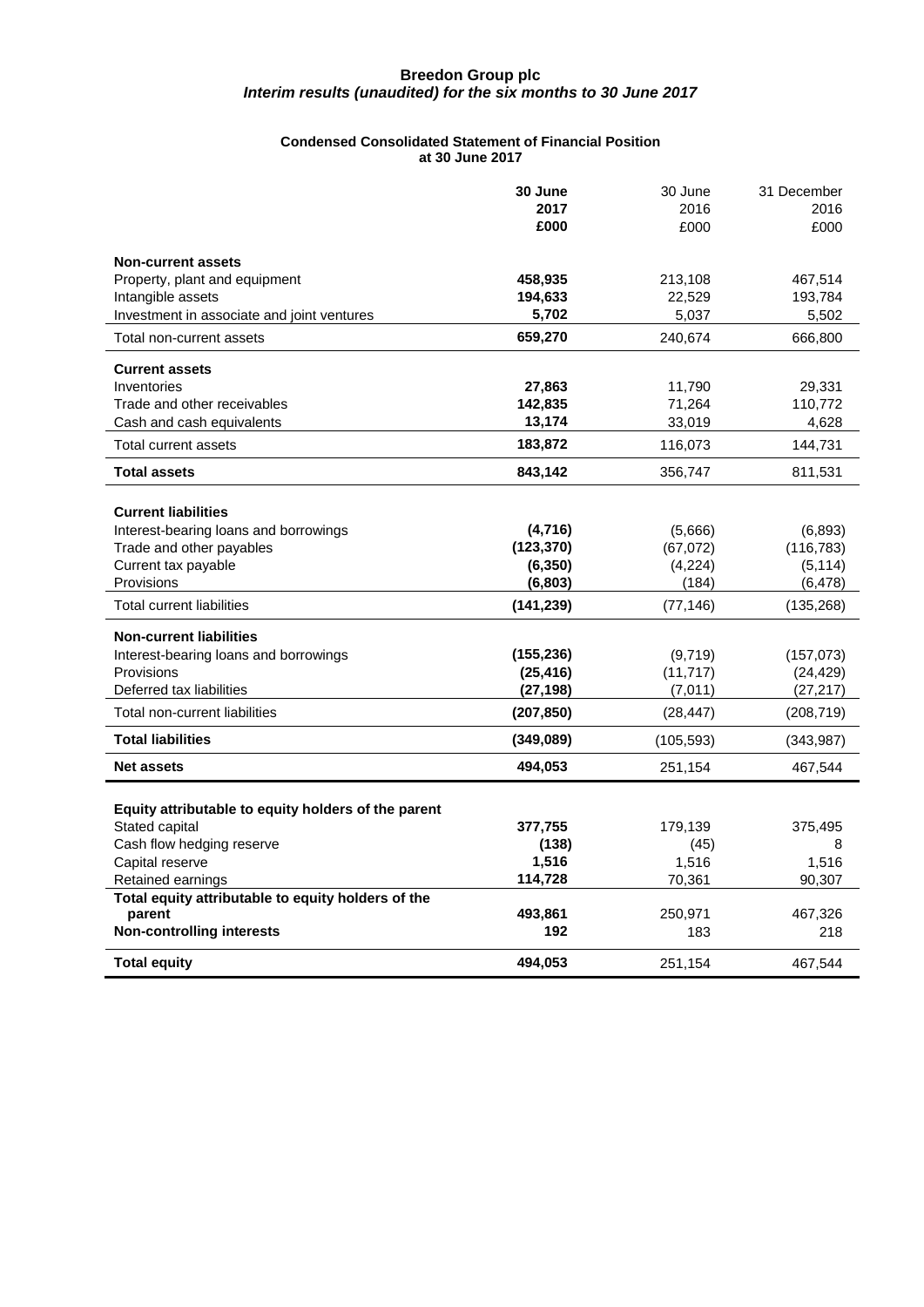#### **Condensed Consolidated Statement of Changes in Equity for the six months ended 30 June 2017**

### **For the six months ended 30 June 2017**

|                                              | <b>Stated</b><br>capital | Cash flow<br>hedging<br>reserve | Capital<br>reserve | Retained<br>earnings | <b>Attributable</b><br>to equity<br>holders of<br>parent | Non-<br>controlling<br>interests | <b>Total</b><br>equity |
|----------------------------------------------|--------------------------|---------------------------------|--------------------|----------------------|----------------------------------------------------------|----------------------------------|------------------------|
|                                              | £000                     | £000                            | £000               | £000                 | £000                                                     | £000                             | £000                   |
| Balance at 31 December 2016                  | 375,495                  | 8                               | 1,516              | 90,307               | 467,326                                                  | 218                              | 467,544                |
| Shares issued                                | 2,260                    | $\blacksquare$                  | ٠                  | (1, 551)             | 709                                                      |                                  | 709                    |
| Dividend to non-controlling interests        |                          | $\overline{\phantom{0}}$        | ٠                  |                      | ٠                                                        | (50)                             | (50)                   |
| Total comprehensive income for the<br>period | -                        | (146)                           | $\blacksquare$     | 24,988               | 24,842                                                   | 24                               | 24,866                 |
| Credit to equity of share-based<br>payments  | -                        | $\blacksquare$                  | $\blacksquare$     | 984                  | 984                                                      | $\blacksquare$                   | 984                    |
| Balance at 30 June 2017                      | 377,755                  | (138)                           | 1,516              | 114.728              | 493.861                                                  | 192                              | 494,053                |

#### For the six months ended 30 June 2016

|                                                     | Stated<br>capital | Cash flow<br>hedging<br>reserve | Capital<br>reserve       | Retained<br>earnings | Attributable<br>to equity<br>holders of<br>parent | Non-<br>controlling<br>interests | Total<br>equity |
|-----------------------------------------------------|-------------------|---------------------------------|--------------------------|----------------------|---------------------------------------------------|----------------------------------|-----------------|
|                                                     | £000              | £000                            | £000                     | £000                 | £000                                              | £000                             | £000            |
| Balance at 31 December 2015                         | 178,637           | (36)                            | 1,516                    | 52,958               | 233,075                                           | 167                              | 233,242         |
| Shares issued<br>Total comprehensive income for the | 502               | $\overline{\phantom{a}}$        | $\overline{\phantom{a}}$ | (154)                | 348                                               | $\overline{\phantom{a}}$         | 348             |
| period                                              |                   | (9)                             | $\blacksquare$           | 16,462               | 16,453                                            | 16                               | 16,469          |
| Credit to equity of share-based<br>payments         | ۰                 | $\blacksquare$                  | $\overline{\phantom{a}}$ | 1,095                | 1,095                                             | $\sim$                           | 1,095           |
| Balance at 30 June 2016                             | 179,139           | (45)                            | 1,516                    | 70,361               | 250,971                                           | 183                              | 251,154         |

### For the year ended 31 December 2016

|                                                     | Stated<br>capital | Cash flow<br>hedging<br>reserve | Capital<br>reserve       | Retained<br>earnings | Attributable<br>to equity<br>holders of<br>parent | Non-<br>controlling<br>interests | Total<br>equity |
|-----------------------------------------------------|-------------------|---------------------------------|--------------------------|----------------------|---------------------------------------------------|----------------------------------|-----------------|
|                                                     | £000              | £000                            | £000                     | £000                 | £000                                              | £000                             | £000            |
| Balance at 31 December 2015                         | 178,637           | (36)                            | 1,516                    | 52,958               | 233,075                                           | 167                              | 233,242         |
| Shares issued<br>Total comprehensive income for the | 196,858           | $\,$                            | $\overline{\phantom{a}}$ | (177)                | 196,681                                           | $\blacksquare$                   | 196,681         |
| year                                                |                   | 44                              | $\overline{\phantom{a}}$ | 36,719               | 36,763                                            | 51                               | 36,814          |
| Credit to equity of share-based<br>payments         | ۰                 | $\blacksquare$                  | $\overline{\phantom{a}}$ | 807                  | 807                                               | $\sim$                           | 807             |
| Balance at 31 December 2016                         | 375,495           | 8                               | 1,516                    | 90,307               | 467,326                                           | 218                              | 467,544         |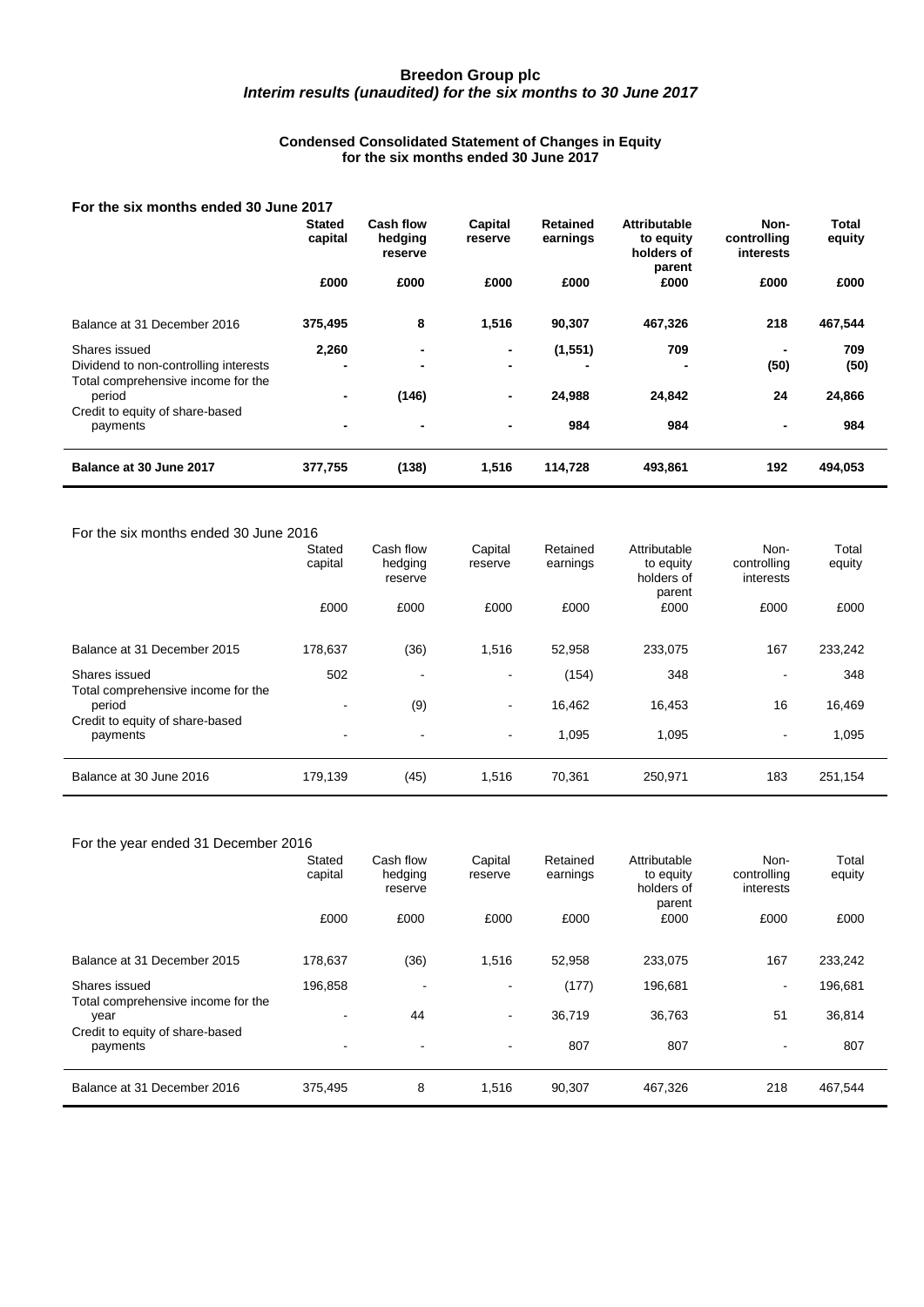#### **Condensed Consolidated Cash Flow Statement for the six months ended 30 June 2017**

|                                                              | <b>Six months</b> | Six months      | Year        |
|--------------------------------------------------------------|-------------------|-----------------|-------------|
|                                                              | ended<br>30 June  | ended           | ended       |
|                                                              | 2017              | 30 June<br>2016 | 31 December |
|                                                              | £000              |                 | 2016        |
| Cash flows from operating activities                         |                   | £000            | £000        |
| Profit for the period                                        | 25,012            | 16,478          | 36,770      |
| Adjustments for:                                             |                   |                 |             |
| Depreciation and amortisation                                | 19,457            | 9,028           | 25,530      |
| Financial income                                             |                   | (35)            | (63)        |
| Financial expense                                            | 3,264             | 1,231           | 4,540       |
| Share of profit of associate and joint ventures (net of tax) | (1, 196)          | (434)           | (1, 374)    |
| Net loss/(gain) on sale of property, plant and equipment     | 55                | (494)           | (1,007)     |
| Equity-settled share-based payment expenses                  | 984               | 1,095           | 807         |
| Taxation                                                     | 6,215             | 4,379           | 9,992       |
| Operating cash flow before changes in working capital        | 53,791            | 31,248          | 75,195      |
| and provisions                                               |                   |                 |             |
| (Increase)/decrease in trade and other receivables           | (31, 893)         | (12, 493)       | 6,862       |
| Decrease/(increase) in inventories                           | 1,469             | 779             | (1,887)     |
| Increase/(decrease) in trade and other payables              | 6,225             | 1,948           | (801)       |
| Increase in provisions                                       | 605               | 404             | 1,429       |
| Cash generated from operating activities                     | 30,197            | 21,886          | 80,798      |
| Interest paid                                                | (1,970)           | (660)           | (4, 315)    |
| Interest element of finance lease payments                   | (192)             | (246)           | (466)       |
| Dividend paid to non-controlling interest                    | (50)              |                 |             |
| Income taxes paid                                            | (5,003)           | (3, 547)        | (8, 307)    |
| Net cash from operating activities                           | 22,982            | 17,433          | 67,710      |
| Cash flows used in investing activities                      |                   |                 |             |
| Acquisition of businesses                                    | (1, 200)          |                 | (57,062)    |
| Purchase of property, plant and equipment                    | (12, 284)         | (6,025)         | (23, 729)   |
| Proceeds from sale of property, plant and equipment          | 1,790             | 940             | 10,070      |
| Repayment of loan to joint venture                           | 125               | 100             | 200         |
| Interest received                                            |                   | 35              | 63          |
| Dividend from associate and joint venture                    | 875               | 375             | 750         |
| Net cash used in investing activities                        | (10, 694)         | (4, 575)        | (69, 708)   |
| Cash flows used in financing activities                      |                   |                 |             |
| Proceeds from the issue of shares (net)                      | 709               | 348             | 397         |
| Proceeds from new loans raised                               |                   |                 | 195,000     |
| Repayment of loans                                           | (1, 337)          |                 | (205,090)   |
| Repayment of finance lease obligations                       | (3, 114)          | (3,698)         | (7, 191)    |
| Purchase of financial instrument - derivative                |                   | (11)            | (12)        |
| Net cash used in financing activities                        | (3,742)           | (3, 361)        | (16, 896)   |
| Net increase/(decrease) in cash and cash equivalents         | 8,546             | 9,497           | (18, 894)   |
| Cash and cash equivalents at beginning of period             | 4,628             | 23,522          | 23,522      |
| Cash and cash equivalents at end of period                   | 13,174            | 33,019          | 4,628       |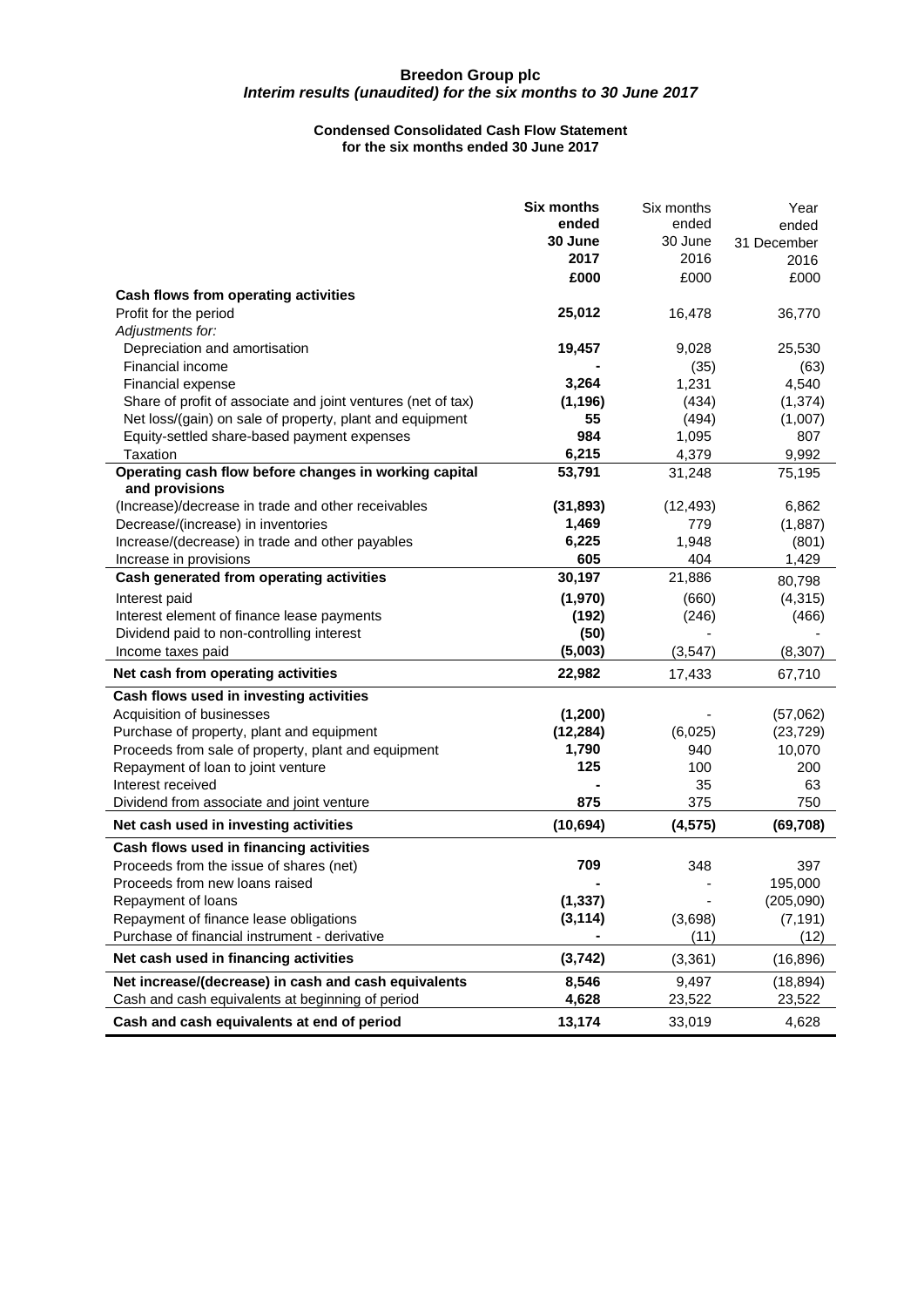### **Notes to the Condensed Consolidated Interim Financial Statements**

#### **1 Basis of preparation**

Breedon Group plc is a company domiciled in Jersey.

These Condensed Consolidated Interim Financial Statements (the "Interim Financial Statements") consolidate the results of the Company and its subsidiary undertakings (collectively the "Group").

These Interim Financial Statements have been prepared in accordance with IAS 34 - Interim Financial Reporting, as adopted by the EU. The Interim Financial Statements have been prepared under the historical cost convention except where the measurement of balances at fair value is required.

The Interim Financial Statements have been prepared applying the accounting policies and presentation that were applied in the presentation of the Company's Consolidated Financial Statements for the year ended 31 December 2016.

These Interim Financial Statements have not been audited or reviewed by auditors pursuant to the Auditing Practices Board's guidance on the review of interim financial information. These statements do not include all of the information required for full annual financial statements and should be read in conjunction with the full Annual Report for the year ended 31 December 2016.

The comparative figures for the financial year ended 31 December 2016 are not the Company's statutory accounts for that financial year. Those accounts have been reported on by the Company's auditor. The report of the auditor (i) was unqualified and (ii) did not include a reference to any matters to which the auditor drew attention by way of emphasis without qualifying their report.

### **2 Going concern**

The Group meets its day-to-day working capital and other funding requirements through its banking facility, which includes an overdraft facility, which expires in November 2019. The Group actively manages its financial risks and operates Board approved financial policies, including interest rate hedging policies, that are designed to ensure that the Group maintains an adequate level of headroom and effectively mitigates financial risks.

On the basis of current financial projections and facilities available, the Directors have a reasonable expectation that the Group has adequate resources to continue in operational existence for the foreseeable future and, accordingly, consider that it is appropriate to adopt the going concern basis in preparing these Interim Financial Statements.

### **3 Financial risks, estimates, assumptions and judgements**

In preparing these Interim Financial Statements, management have been required to make judgements, estimates and assumptions that affect the application of accounting policies and the reported amounts of assets and liabilities and income and expense. Actual results may differ from estimates. The significant judgments made by management in applying the Group's accounting policies and the key sources of estimation uncertainty are the same as those that applied to the Consolidated Financial Statements for the year ended 31 December 2016 as set out in note 27 of the Annual Report for that year.

The principal risks and uncertainties the Group faces are in respect of the following:

- Market conditions
- Competition and margins
- Acquisitions
- Financing and liquidity
- Legal and regulatory
- Health & safety and environment
- People
- IT and cyber security

Further details of these main risks are set out on pages 16 and 17 of the Group's Annual Report for the year ended 31 December 2016. The Directors consider that these are the risks that could impact the performance of the Group in the remaining six months of the current financial year. As in the previous year, these risks are being managed and their anticipated impact mitigated.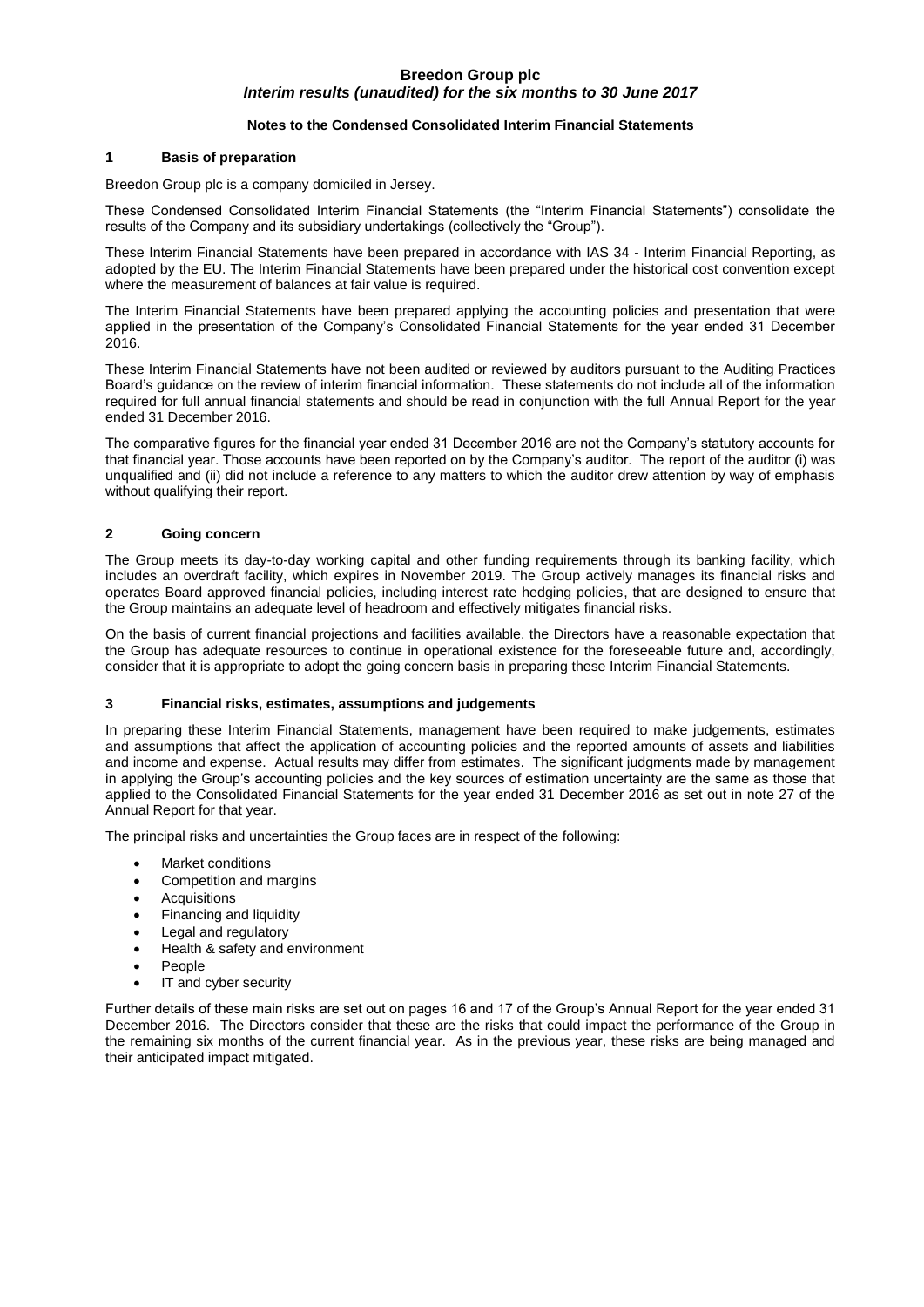### **Notes to the Condensed Consolidated Interim Financial Statements** *(continued)*

### **4 Segmental analysis**

Segmental information is presented in respect of the Group's business segments in line with IFRS 8 - Operating Segments which requires segmental information to be presented on the same basis as it is viewed internally. As from January 2017 all aggregates, asphalt and concrete operations have been consolidated into our Breedon Northern and Breedon Southern businesses and all our cementitious operations are now housed within Hope Cement. Prior year comparisons have been restated. There are no other operating segments. The majority of revenues are earned from the sale of aggregates, cement, related products and services.

Restated

|                         |                |                  |         |                  |          | Residied    |
|-------------------------|----------------|------------------|---------|------------------|----------|-------------|
|                         |                | Six months ended |         | Six months ended |          | Year ended  |
|                         |                | 30 June          | 30 June |                  |          | 31 December |
|                         |                | 2017             | 2016    |                  |          | 2016        |
|                         | Revenue        | <b>EBITDA*</b>   | Revenue | EBITDA*          | Revenue  | EBITDA*     |
| Income statement        | £000           | £000             | £000    | £000             | £000     | £000        |
| <b>Breedon Northern</b> | 97.914         | 16.500           | 76.946  | 14.689           | 174.194  | 29,963      |
| <b>Breedon Southern</b> | 190.622        | 29,238           | 86.011  | 20.190           | 265,254  | 48,338      |
| Hope Cement             | 71,505         | 16,255           |         |                  | 52.115   | 16,152      |
| Central administration  | $\blacksquare$ | (8,044)          |         | (3, 461)         |          | (10,803)    |
| Eliminations            | (33, 752)      |                  |         |                  | (36,875) |             |
| Group                   | 326,289        | 53,949           | 162.957 | 31.418           | 454.688  | 83,650      |

\*EBITDA represents underlying EBITDA before share of profit from associate and joint ventures.

| Reconciliation to reported profit  |          |          |          |
|------------------------------------|----------|----------|----------|
| Group EBITDA as above              | 53,949   | 31,418   | 83,650   |
| Depreciation and mineral depletion | (19,349) | (9,011)  | (25,413) |
| <b>Underlying Operating Profit</b> |          |          |          |
| <b>Breedon Northern</b>            | 10,711   | 10,027   | 19,909   |
| <b>Breedon Southern</b>            | 22,692   | 15,851   | 38,113   |
| Hope Cement                        | 9,348    |          | 11,060   |
| Central administration             | (8, 151) | (3, 471) | (10,845) |
|                                    | 34,600   | 22,407   | 58,237   |
| Share of profit of associate and   |          |          |          |
| joint ventures                     | 1,196    | 434      | 1,374    |
| <b>Underlying profit from</b>      |          |          |          |
| operations (underlying EBIT)       | 35,796   | 22,841   | 59,611   |
| Non-underlying items (note 5)      | (1,305)  | (788)    | (8,372)  |
| <b>Profit from operations</b>      | 34,491   | 22,053   | 51,239   |
| Net financial expense              | (3,264)  | (1, 196) | (4,477)  |
| <b>Profit before taxation</b>      | 31,227   | 20,857   | 46,762   |
| Taxation                           | (6,215)  | (4, 379) | (9,992)  |
| Profit for the period              | 25,012   | 16,478   | 36,770   |
|                                    |          |          |          |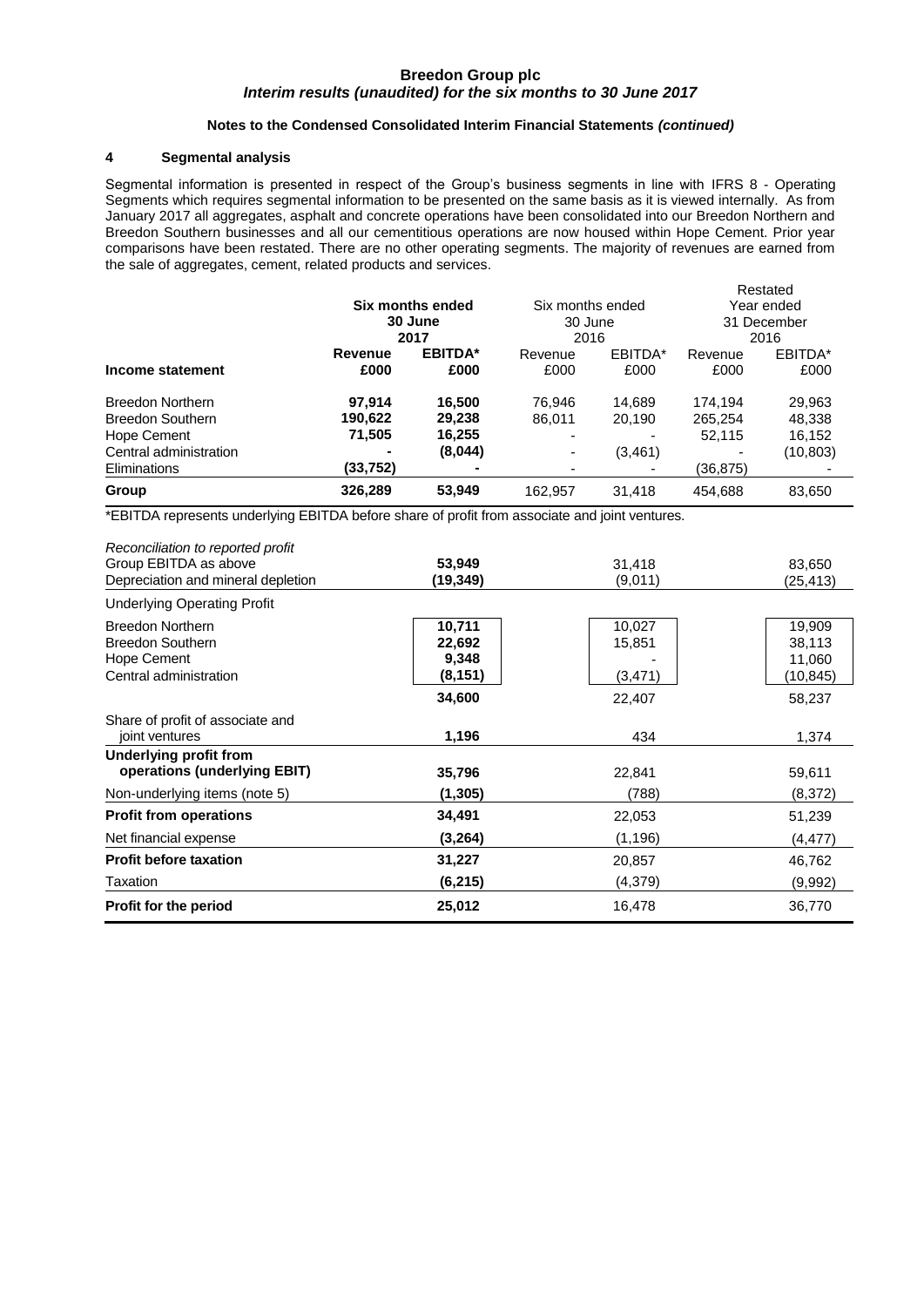### **Notes to the Condensed Consolidated Interim Financial Statements** *(continued)*

### **5 Non-underlying items**

As required by IFRS 3 – Business Combinations, acquisition related costs have been expensed as incurred. Additionally, the Group incurred redundancy costs in respect of the reorganisation of parts of the business. Nonunderlying items also include property items, the amortisation of acquisition intangible assets and related tax items.

|                                               | <b>Six months</b> | Six months | Year        |
|-----------------------------------------------|-------------------|------------|-------------|
|                                               | ended             | ended      | ended       |
|                                               | 30 June           | 30 June    | 31 December |
|                                               | 2017              | 2016       | 2016        |
|                                               | £000              | £000       | £000        |
| Included in administrative expenses:          |                   |            |             |
| Redundancy and reorganisation costs           | (1,729)           | (126)      | (5,326)     |
| Acquisition costs                             | (39)              | (704)      | (3, 119)    |
| Gain on property disposals                    | 571               | 59         | 185         |
| Amortisation of acquisition intangible assets | (108)             | (17)       | (112)       |
| Total non-underlying items (pre-tax)          | (1, 305)          | (788)      | (8,372)     |
| Non-underlying taxation                       | 260               | 16         | 1,206       |
| Total non-underlying items (after tax)        | (1,045)           | (772)      | (7, 166)    |

#### **6 Financial income and expense**

|                                                                                                                                                                          | <b>Six months</b><br>ended<br>30 June<br>2017<br>£000 | Six months<br>ended<br>30 June<br>2016<br>£000 | Year<br>ended<br>31 December<br>2016<br>£000 |
|--------------------------------------------------------------------------------------------------------------------------------------------------------------------------|-------------------------------------------------------|------------------------------------------------|----------------------------------------------|
| Interest income – bank deposits                                                                                                                                          | $\blacksquare$                                        | 35                                             | 63                                           |
| <b>Financial income</b>                                                                                                                                                  |                                                       | 35                                             | 63                                           |
| Interest expense – bank loans and overdrafts<br>Amortisation of prepaid bank arrangement fee<br>Interest expense – finance leases<br>Unwinding of discount on provisions | (1,970)<br>(393)<br>(192)<br>(709)                    | (684)<br>(129)<br>(246)<br>(172)               | (2,748)<br>(497)<br>(466)<br>(829)           |
| <b>Financial expense</b>                                                                                                                                                 | (3,264)                                               | (1,231)                                        | (4,540)                                      |

## **7 Taxation**

The Company is resident in Jersey which has a zero per cent tax rate. The tax charge for the six months ended 30 June 2017 has been based on the estimated effective blended rate applicable for existing operations for the full year. This is based on an effective rate of 19.25 per cent on profits arising in the Group's UK subsidiary undertakings with no tax deduction for expenses arising in Jersey.

Reductions in the UK corporation tax rate from 20 per cent to 19 per cent (effective from 1 April 2017) and to 18 per cent (effective 1 April 2020) were substantively enacted on 26 October 2015, and an additional reduction to 17 per cent (effective from 1 April 2020) was substantially enacted on 6 September 2016. This will reduce the Group's future tax charge accordingly. The deferred tax liability at 30 June 2017 has been calculated based on these rates.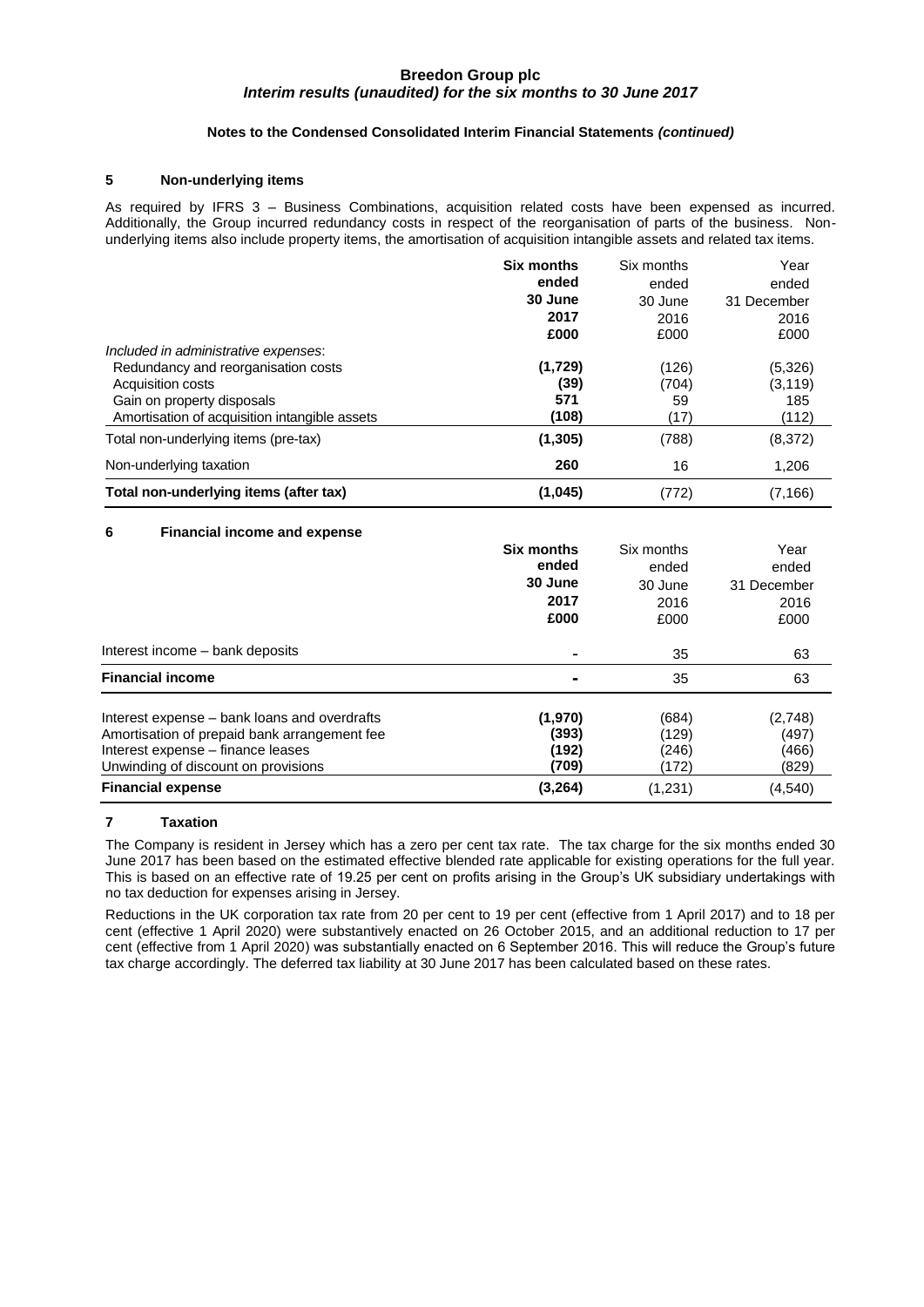## **Notes to the Condensed Consolidated Interim Financial Statements** *(continued)*

### **8 Interest-bearing loans and borrowings**

| This note provides information about the contractual terms of the Group's interest-bearing loans and borrowings. |                        |                                                |                                              |
|------------------------------------------------------------------------------------------------------------------|------------------------|------------------------------------------------|----------------------------------------------|
|                                                                                                                  | Six months<br>ended 30 | Six months<br>ended<br>30 June<br>2016<br>£000 | Year<br>ended<br>31 December<br>2016<br>£000 |
|                                                                                                                  |                        |                                                |                                              |
|                                                                                                                  | 2017                   |                                                |                                              |
|                                                                                                                  |                        |                                                |                                              |
| <b>Non-current liabilities</b>                                                                                   |                        |                                                |                                              |
| Secured bank loans                                                                                               | 148,171                |                                                |                                              |
| Finance lease liabilities                                                                                        | 7,065                  | 9,231                                          | 9,294                                        |
|                                                                                                                  | 155,236                | 9.719                                          | 157,073                                      |
| <b>Current liabilities</b>                                                                                       |                        |                                                |                                              |
| Unsecured bank loans                                                                                             |                        |                                                | 1,336                                        |
| Current portion of finance lease liabilities                                                                     | 4,716                  | 5,666                                          | 5,557                                        |
|                                                                                                                  | 4.716                  | 5.666                                          | 6,893                                        |

In November 2015, the Group entered into a new four year £300 million facility agreement which became effective on completion of the acquisition of Hope Cement Limited and which replaced the facilities previously in place. The new facility carried a rate of interest of between 1.5 per cent and 1.9 per cent above LIBOR, compared to a rate of interest of between 1.35 per cent and 1.7 per cent above LIBOR on the previous facility. The loan is secured by a floating charge over the assets of the Company and its subsidiary undertakings and has a final repayment date of 17 November 2019.

#### **Net (debt)/cash**

|                                                | <b>Six months</b><br>ended<br>30 June | Six months<br>ended | Year<br>ended       |
|------------------------------------------------|---------------------------------------|---------------------|---------------------|
|                                                | 2017                                  | 30 June<br>2016     | 31 December<br>2016 |
|                                                | £000                                  | £000                | £000                |
| Net (debt)/cash comprises the following items: |                                       |                     |                     |
| Cash and cash equivalents                      | 13.174                                | 33.019              | 4.628               |
| Current borrowings                             | (4,716)                               | (5,666)             | (6,893)             |
| Non-current borrowings                         | (155, 236)                            | (9,719)             | (157,073)           |
|                                                | (146, 778)                            | 17.634              | (159, 338)          |

#### **9 Earnings per share**

The calculation of earnings per share is based on the profit for the period attributable to ordinary shareholders of £24,988,000 (30 June 2016: £16,462,000, 31 December 2016: £36,719,000) and on the weighted average number of ordinary shares in issue during the period of 1,412,888,278 (30 June 2016: 1,150,048,780, 31 December 2016: 1,257,812,971).

The calculation of underlying earnings per share is based on the profit for the period attributable to ordinary shareholders, adjusted to add back the non-underlying items, of £26,033,000 (30 June 2016: £17,234,000, 31 December 2016: £43,885,000) and on the weighted average number of ordinary shares in issue during the period as above.

Diluted earnings per ordinary share is based on 1,453,486,340 (30 June 2016: 1,191,589,466, 31 December 2016: 1,299,537,417) shares and reflects the effect of all dilutive potential ordinary shares.

#### **10 Acquisitions**

There have been no material acquisitions in the period.

#### **11 Related party transactions**

Related parties are consistent with those disclosed in the Group's Annual Report for the year ended 31 December 2016. All related party transactions are on an arm's length basis.